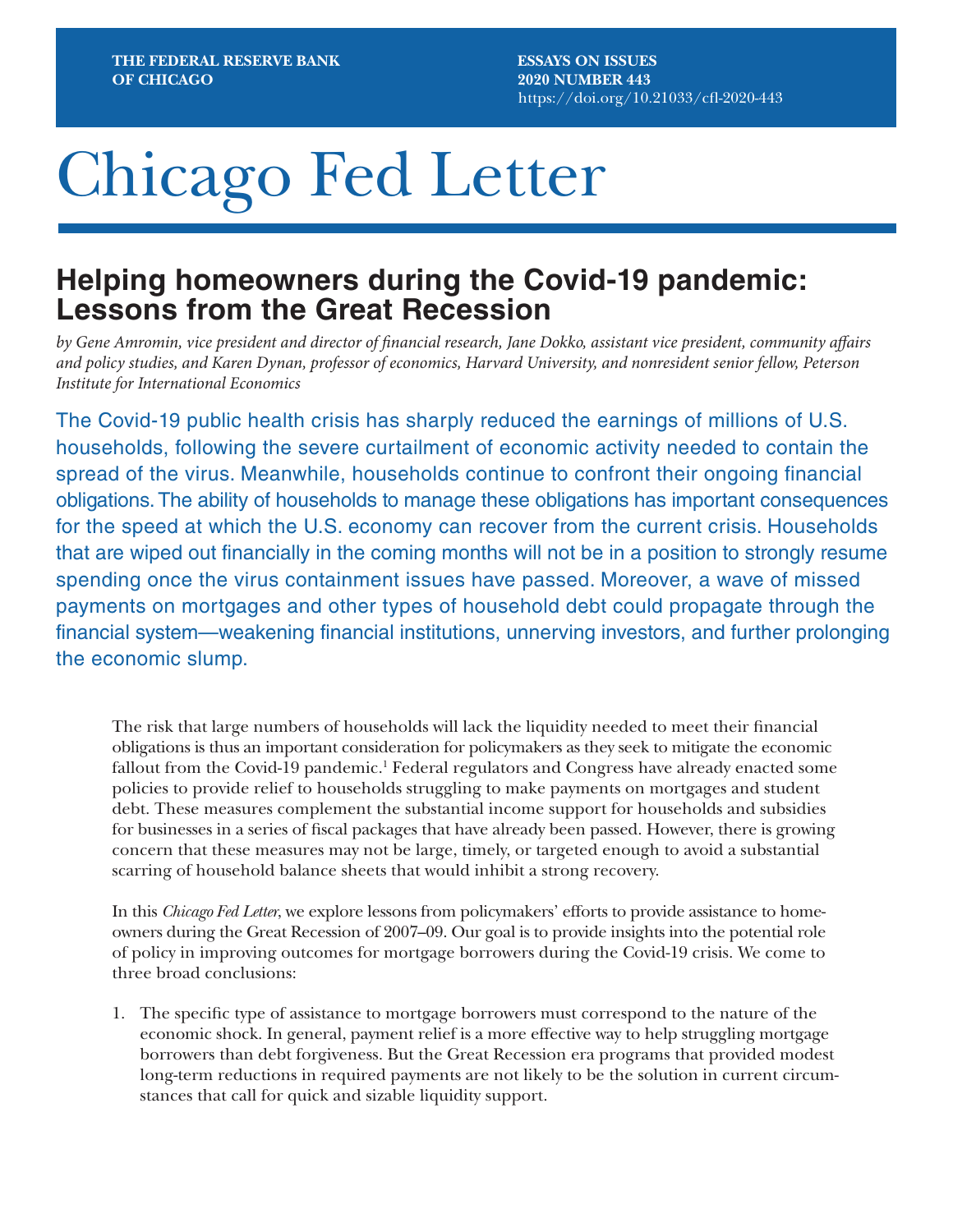- 2. The design of payment relief should be simple for borrowers to understand and straightforward for financial institutions to implement.
- 3. Broader policy actions, such as monetary policy and enhancements to social safety net programs (e.g., the Supplemental Nutrition Assistance Program [SNAP], Medicaid, and unemployment insurance [UI]), can also be important for maintaining the financial resilience of households while the economy is weak.

# **Economic conditions going into the crisis**

Prior to the pandemic, U.S. households were generally less financially vulnerable than they were in the period leading up to the Great Recession (Bhutta et al., 2019). A strong labor market had buoyed income growth in the years prior to the pandemic. A subdued pace of new household borrowing since the financial crisis, together with low interest rates, had reduced aggregate debt service burdens to their lowest level since data began to be recorded in the early 1980s.<sup>2</sup> In addition, more than half a decade of home price gains meant that the vast majority of homeowners could withstand a  $20\%$  drop in prices without going into negative equity. $^3$ 

The mortgage finance system had also evolved. Today's mortgage market features a much larger government presence, with nearly two-thirds of mortgage debt backed by the government-sponsored enterprises (GSEs), Fannie Mae and Freddie Mac, or insured by the Federal Housing Administration (FHA) (Goodman et al., 2020). Post-crisis changes in financial regulation had established better protections for borrowers, reduced exposure of the mortgage system to abrupt changes in short-term funding conditions, and increased the bank capital available to cushion against adverse shocks.

Notwithstanding these favorable trends, neither households nor the financial system were fully prepared for the abrupt and severe disruption in economic activity needed to manage a pandemic. For example, the recently released 2019 Federal Reserve Board's *Survey of Household Economics and Decisionmaking* (SHED) suggests that many households had limited liquidity even in last year's relatively strong economy, with only 63% of households saying they would cover an unexpected \$400 expenditure with cash. Moreover, a SHED supplement conducted in April 2020 found that the share was just 46% among those who had experienced an employment disruption in March and April 2020.<sup>4</sup> A sufficiently large wave of mortgage payment problems, particularly if accompanied by a drop in home prices, could still impair the financial system and cause losses for taxpayers. New risks had also emerged in parts of the mortgage finance system—most notably, those related to the rise of thinly capitalized nonbank financial institutions as mortgage originators and servicers (Kim et al., 2018).

# **Tailoring assistance to the economic shock**

#### *Unemployed borrowers with equity in their homes require different types of assistance than underwater borrowers facing smaller liquidity crunches.*

In the Great Recession, many mortgage defaults were associated with homeowners facing the dual challenges of having insufficient resources to make their scheduled mortgage payments and being in negative equity because of a decline in house values (Foote, Gerardi, and Willen, 2008). When hit with these two shocks, homeowners found themselves challenged in making scheduled payments many had suffered income losses, some had experienced upward payment resets on "teaser" mortgages, and others had lost the housing capital gains they had been counting on.

The Great Recession era homeowner assistance programs, of which the Home Affordable Modification Program (HAMP) and Home Affordable Refinance Program (HARP) are the two most prominent examples, were principally aimed at lowering required mortgage payments to meet a target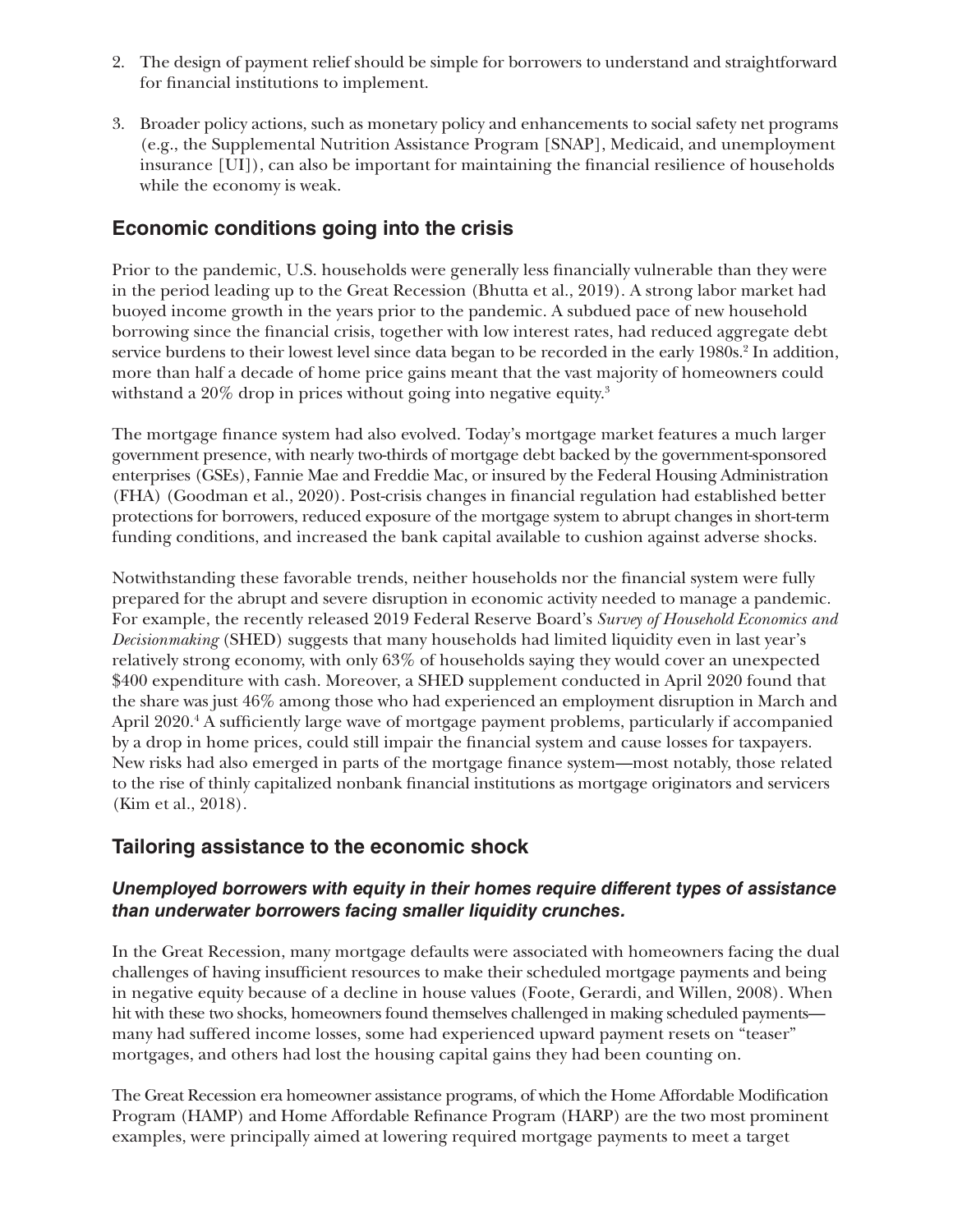payment-to-income ratio.<sup>5</sup> This approach can save the mortgages of negative equity borrowers who face a limited (or no) loss of income. The approach works for lenders because the reduced likelihood of default associated with the modified payment stream can make the loan modification profitable with only a modest subsidy from the government. However, for borrowers who have experienced large income reductions, meeting the target payment-to-income ratio would require a massive reduction in the payment and hence make the modification prohibitively costly for the lender (or require very large taxpayer subsidies). Indeed, this logic explains why unemployed borrowers were initially simply barred from the government loan modification programs (Agarwal et al., 2017).

With unemployment now at extremely high levels, many borrowers are experiencing large reductions in earnings—so large that the sorts of programs used during the Great Recession are likely to be unsuitable to meet their needs. Some unemployed borrowers will be able to secure employment again as the economy recovers, but others are likely to experience longer-term unemployment associated with sectoral reallocation of jobs (Barrero, Bloom, and Davis, 2020). However, in the near term, both types of borrowers need substantial assistance to tide them over (Eberly and Krishnamurthy, 2014). Without this support, they would need to draw down savings to meet their mortgage obligations, leaving them more vulnerable and less able to resume spending once they regain employment.<sup>6</sup> Because most homeowners had positive equity going into the current crisis, having insufficient means to make payments puts them more at risk of being forced to sell their home than having to default. Although the former outcome might be better than the latter, it is a very costly way to address a liquidity crisis—it would be highly disruptive to the displaced families, and many homeowners being forced to move at once could have spillovers to the broader market by reducing home prices (perhaps below levels warranted by fundamentals if a large number of houses are dumped on the market at once).

One way to provide significant mortgage payment relief is through forbearance, where payments are reduced or canceled for a limited period. With forbearance, borrowers are generally responsible for making up the missed payments. The specifics depend on the design of the forbearance plan. Currently, under the Coronavirus Aid, Relief, and Economic Security (CARES) Act, GSE and FHA mortgages are automatically permitted six months of forbearance with an option to extend to 12 months. At the end of the forbearance period, missed payments by an FHA borrower will be converted to a second lien that is payable when borrowers refinance, sell the house, or pay off the loan. The GSEs' regulator, the Federal Home Finance Agency (FHFA), has released guidelines mandating servicers to offer a similar treatment of forborne payments to borrowers, even if such borrowers are financially able to make up these payments more quickly.

#### *Borrowers can also benefit from refinancing their mortgages, with current circumstances warranting some policy focus on potential frictions.*

Mortgage interest rates have dropped since the pandemic took hold and are near their lowest level in decades. As a result, qualified borrowers can reduce their monthly mortgage payments by refinancing into a lower-rate loan. Qualified borrowers with significant positive home equity can also choose to do a cash-out refinancing as an alternative way to increase the funds available for mortgage payments.

These refinancing options would have benefits for mortgage borrowers facing temporary income disruptions and also, potentially, for mortgage lenders. Although lenders (and mortgage investors) tend to suffer losses when mortgages are prepaid sooner than expected, there is likely to be some offsetting benefit under current circumstances, because lower mortgage payments or liquefied home equity may help reduce the incidence of mortgage delinquencies.

However, income disruptions could obstruct many households' ability to refinance if the refinancing transactions require income verification (as they typically do). Forbearance can help these households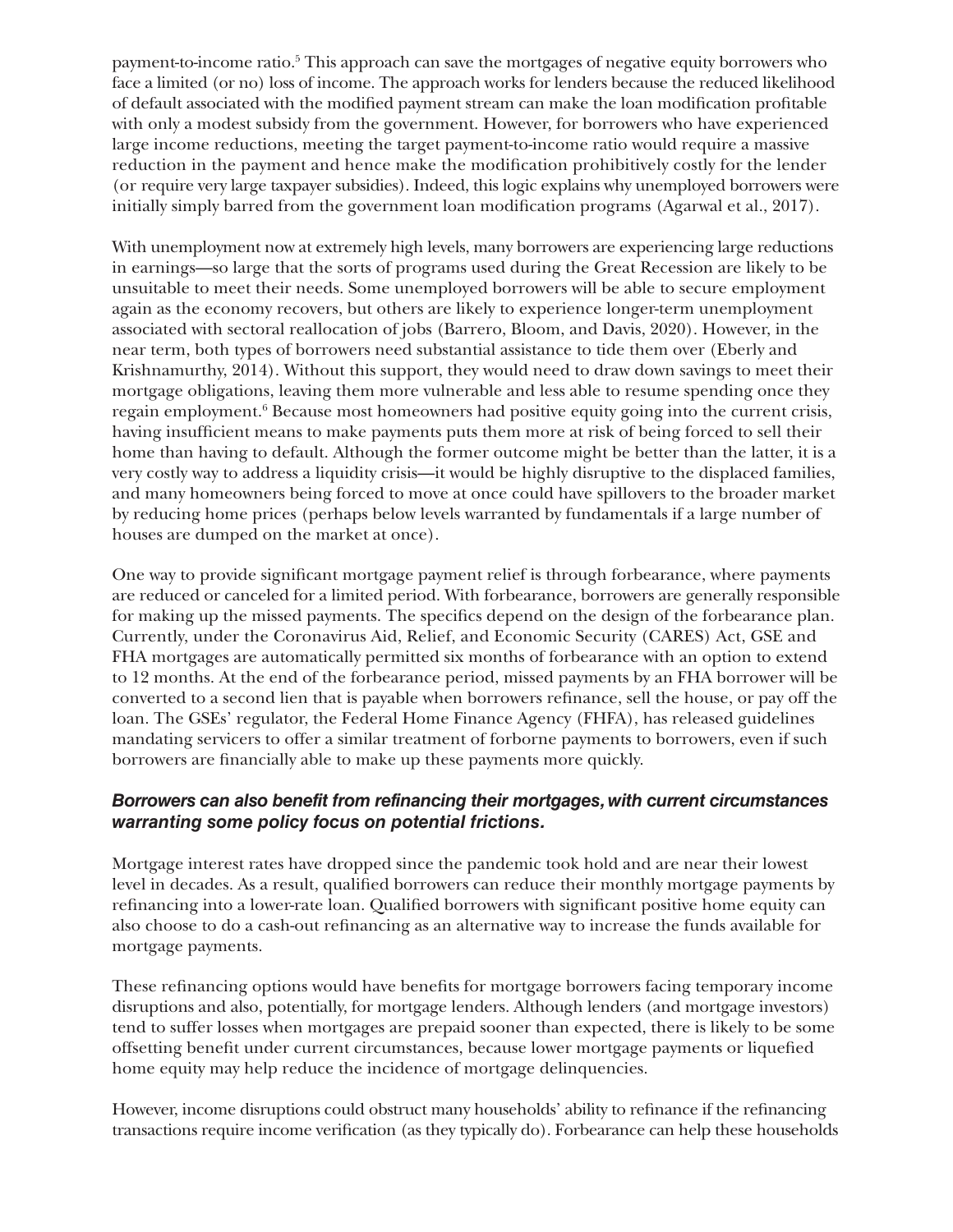in the near term. However, should the economic downturn drag on beyond the currently available forbearance period, these households could miss out on a significant opportunity to improve their own circumstances and contribute to better economic outcomes more broadly.

The experience of the Great Recession highlighted this obstacle—borrowers who had lost their jobs faced difficulty documenting income for the Home Affordable Refinance Program (HARP) that facilitated refinancing for borrowers with GSE mortgages in negative equity. Eventually, the GSEs waived the income requirement. The key logic then was that the holder of the credit risk (the GSEs in this case) stood to gain from allowing the borrower to refinance if it reduced the probability of default.<sup>7</sup> This logic applies in the current circumstances as well. Beyond the direct benefits to borrowers and lenders of easing income verification requirements, research has shown that reducing such frictions can create better aggregate outcomes by enhancing the transmission of monetary policy (Agarwal et al, 2020; DeFusco and Mondragon, 2020).

In the event home prices fall substantially, policymakers might also consider subsidizing refinancing for homeowners with income disruptions to lower their upfront costs. For instance, Ehrlich and Perry (2015) find that a reduction in FHA insurance premiums for borrowers eligible for a streamlined refinance program resulted in these borrowers having a lower default rate. Such subsidies may be more costly than easing income verification requirements, but in a situation of depressed home prices they might have significant social value if they limit the extent of foreclosures. A wave of foreclosures can lead to increases in crime and blight in neighborhoods and excess housing supply due to distressed sales.

#### *Evidence on Great Recession homeowner assistance programs suggests that payment relief is a more effective way to help struggling mortgage borrowers than principal reduction.*

The experience of the Great Recession suggests that mortgage principal reduction will be debated as yet another way to help struggling homeowners—particularly if home prices decline and large numbers of borrowers go into negative equity. Although debt forgiveness would have benefits for some borrowers, studies from that period have found that reducing payments was more effective than reducing principal from a cost-per-borrower-saved standpoint (Eberly and Krishnamurthy, 2014; Scharlemann and Shore, 2016). With federal debt projected to reach its highest level as a share of gross domestic product since World War II by fall 2020, policymakers will face pressure to limit relief and recovery spending. Under these circumstances, payment-reduction strategies may benefit a larger number of borrowers, and therefore provide better value, than principal-reduction strategies.

## **Policy design and implementation**

#### *Programs should be straightforward for borrowers and financial institutions to use.*

During the Great Recession, homeowner assistance programs were initially complicated in ways that greatly reduced take-up—even by those the government was aiming to help. Fairness and moral hazard concerns led policymakers to impose complex screening mechanisms in an effort to target truly struggling borrowers, as opposed to those looking for aid even though they had the means to make their mortgage payments (Barr et al., 2020). In turn, many struggling borrowers had a difficult time demonstrating they qualified for assistance and sometimes even understanding whether they did. The complexity also hampered lenders' willingness to process paperwork efficiently and comply with the parameters of the loan modification programs. These problems were only exacerbated by the high volume of modification applications and servicers' lack of staffing and systems for handling them.

The complex design of the homeowner assistance programs limited their effectiveness. Over the first 12 months of HAMP, lenders were allowed to start a loan modification on a trial basis even without obtaining all required documents. This practice produced a surge in trial modifications,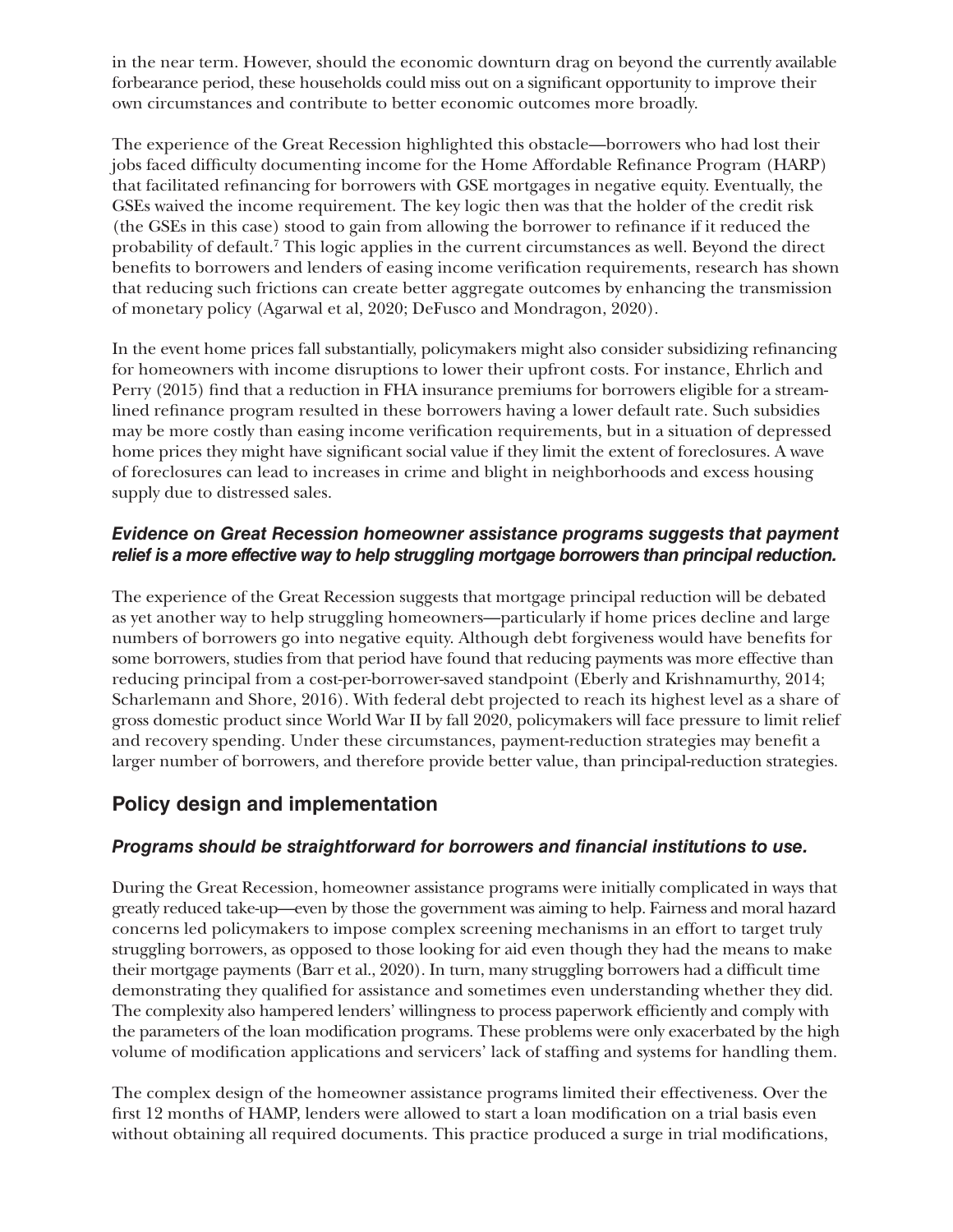but rates of successfully converting them into permanent modifications—which required full documentation—were low. Once full documentation was required to start the modification process, conversion rates improved but the volumes increased only slowly. The initial stringency and the back-and-forth on implementation details did not even assuage the worries about fairness that the policymakers had hoped to address, as the programs received extensive criticism for being both too generous and too restrictive.

The experience during the Great Recession period generally demonstrates that over-engineering an assistance program can materially obstruct the ability to deliver aid to the group of interest. The argument for avoiding overly stringent restrictions in the current crisis is even stronger given the nature of the Covid-19 shock—it is hard to argue that most borrowers now needing assistance are in that position because of previously irresponsible behavior.

#### *Resolving the institutional complications related to the incentives and constraints of credit market intermediaries will be critical to transmitting relief.*

Credit market intermediaries play an important role in delivering mortgage relief to borrowers, and the Great Recession revealed institutional complications related to their incentives and constraints. In turn, these complications created problems in how borrowers received aid. For example, lenders were reluctant to modify loans because of uncertainties over how "troubled debt restructuring" would be treated under accounting rules and lenders' fear of GSE "put backs," where the FHFA required lenders to buy back newly refinanced loans for seemingly minor flaws in underwriting. (This latter problem dissipated after the GSEs agreed in late 2011 not to enforce the provisions of their contracts with lenders that would have allowed them to force the lenders to take back troubled loans.) And the GSEs applied loan-level pricing adjustments to higher-risk borrowers (that is, those with higher loan-to-value ratios or low credit scores), which left many borrowers with small (if any) reductions in their mortgage rates when they refinanced.

Beyond the GSEs and lenders, mortgage relief programs also had to consider the incentives and constraints of investors in mortgage-backed securities (MBS) and mortgage servicers. While government refinancing programs benefited borrowers and taxpayers (by lowering credit losses for the taxpayer-backed GSEs), they imposed costs on MBS investors by accelerating prepayments (Abel and Fuster, 2019). Policymakers went forward with such programs on the (ultimately correct) assumption that, because MBS holdings were widely distributed among domestic and foreign investors, accelerated prepayments would not imperil financial stability. In contrast, policies to extinguish second liens faced insurmountable frictions. In many cases, servicers' incentives were conflicted by servicer ownership of the second liens (Agarwal et al., 2019). More generally, some have argued that mortgage servicers were slow to modify and refinance mortgages because of capacity constraints or problematic incentives in their servicing contracts (Agarwal et al., 2017).

The general lesson for the future is that policymakers need to monitor potential institutional complications, including through ongoing communication with credit market intermediaries, as they design mitigating polices. Many institutional details are opaque to nonexperts but highly consequential in determining the effectiveness of policy.

A specific complication that has already arisen for credit market intermediaries during the Covid-19 crisis is that the temporary forbearance allowed by the CARES Act will potentially threaten the viability of some nonbank mortgage servicers. Covering the missed payments falls on the servicing industry in the short to medium run, which requires servicers to have ample liquid funds. Yet the rise of nonbank mortgage servicers noted earlier means that the majority of mortgages are now serviced by nonbanks with relatively thin capital cushions (Kim et al., 2018). Policy actions have been taken to shore up servicer liquidity, given the high take-up of forbearance plans to date.<sup>8</sup> It is too soon to know whether these actions will prove sufficient for borrowers to receive timely assistance and for the financial system to remain stable, particularly as the public health crisis evolves.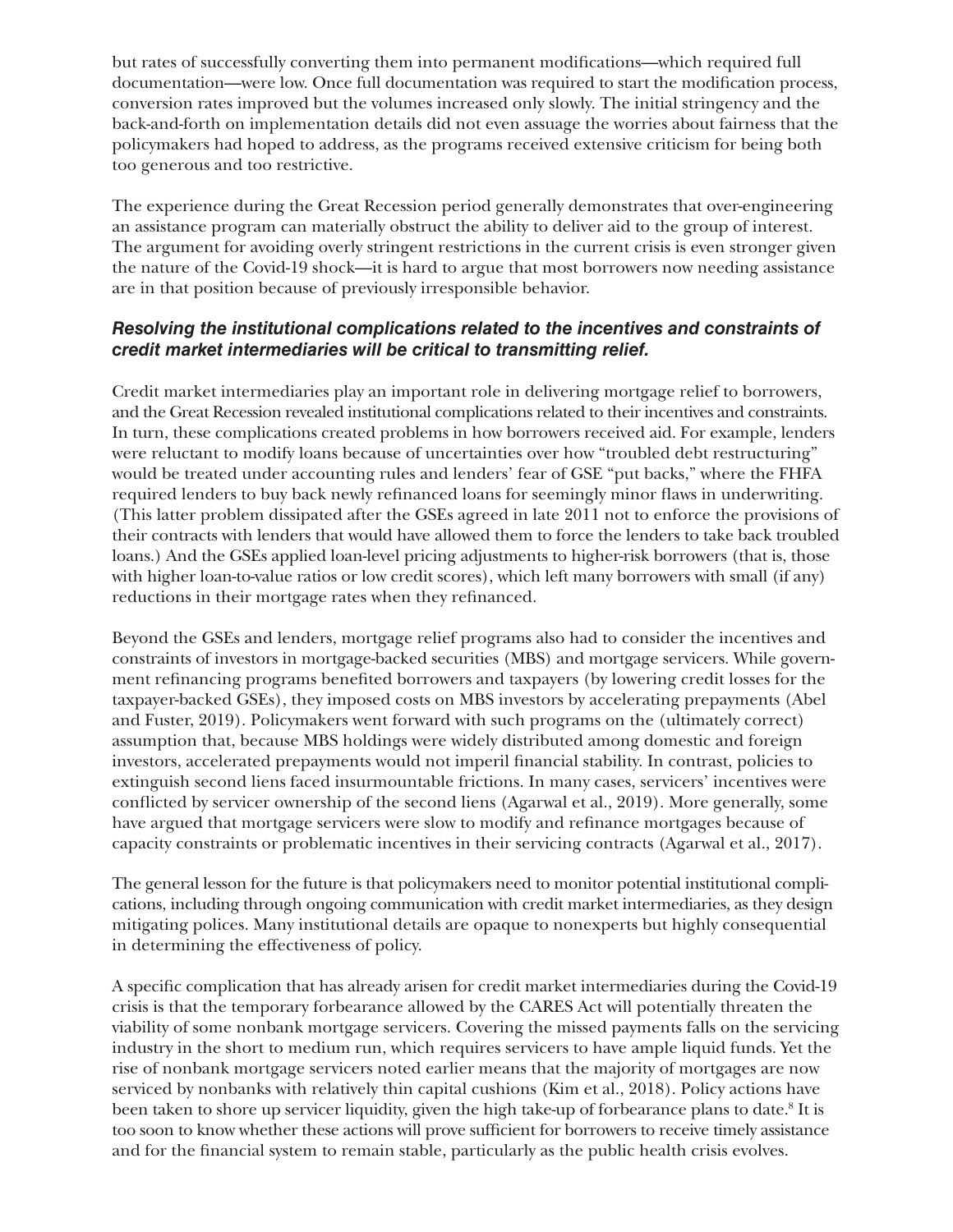# **Mortgage assistance as one element of broader policy actions**

#### *Monetary policy transmission has the potential to lower rates for many mortgage borrowers.*

For the easing of monetary policy to provide assistance to struggling homeowners, it needs to result in lower mortgage rates for borrowers. Yet the experience of the Great Recession demonstrated that lowering mortgage rates through monetary policy is more complicated than stylized textbook examples would suggest.

In particular, the ability to lower mortgage rates once the Fed has reached the zero lower bound (meaning the fed funds rate is already close to or at zero) may be influenced by the central bank's portfolio choices. During the Great Recession, monetary policymakers aimed to reduce yields on "agency" MBS (those issued by the GSEs and by Ginnie Mae, which securitizes FHA-backed mortgages), with the idea that lower yields would lead to lower rates to mortgage borrowers. The Fed embarked on large-scale purchases of agency MBS, soaking up nearly two-thirds of gross MBS issuance (and a much higher fraction of net issuance) in 2009. These actions have been found to lower MBS yields by about 100 basis points (Krishnamurthy and Vissing-Jorgensen, 2011).

However, what matters for individual borrowers are rates quoted by their lender, not MBS yields. At times of market stress, there can be a substantial gap between the two, owing to limited lender capacity to originate loans and higher costs of origination in volatile market conditions. Fortunately, Federal Reserve purchases of MBS were shown to help with this margin as well during the Great Recession (Di Maggio, Kermani, and Palmer, 2020). During recent weeks, large-scale Fed actions have also succeeded in reducing volatility in MBS markets and in moving quoted mortgage rates closer to MBS yields.9

#### *The broader social safety net is an important complement to homeowner assistance policies.*

Forbearance is one way to help mortgage borrowers facing substantial earning reductions because of job loss; replacing (or partly replacing) the lost income through the government's social insurance and safety net programs is another way. Programs like SNAP, Medicaid, and unemployment insurance helped homeowners continue to make their mortgage payments in the face of income losses in the Great Recession. For example, Hsu, Matsa, and Melzer (2018) estimate that the expansion of unemployment insurance during the Great Recession prevented more than 1.3 million foreclosures, which in turn helped stabilize the mortgage market. Similarly, Medicaid expansions under the Affordable Care Act helped reduce household financial distress (Gross and Notowidigdo, 2011; Hu et al., 2018).

Safety net programs are especially important when countercyclical monetary policy is more likely to be limited by the zero lower bound on the federal funds rate (Peek, Rosengren, and Tootell, 2018). Along these lines, the CARES Act expanded UI benefits so that all beneficiaries received an additional \$600 per week and extended benefits to many workers not traditionally covered (like the self-employed). This expansion substantially (but temporarily) increased the capacity of millions of homeowners to manage their mortgage payments. Congress has also passed measures that will increase funding for states and cities, easing budget pressures related to fighting the crisis and thereby reducing the need to cut jobs and other types of social services that support homeowners.

These initial fiscal steps should help homeowners avoid liquidity crunches that would otherwise impair their ability to make mortgage payments. However, more may be needed. The unemployment rate may still be quite high when the expansion of unemployment insurance benefits ends in July 2020. Moreover, analysts estimate that the federal support passed to date will only fill a limited portion of the state and local budget holes created by the Covid-19 crisis (Gordon and Auxier, 2020).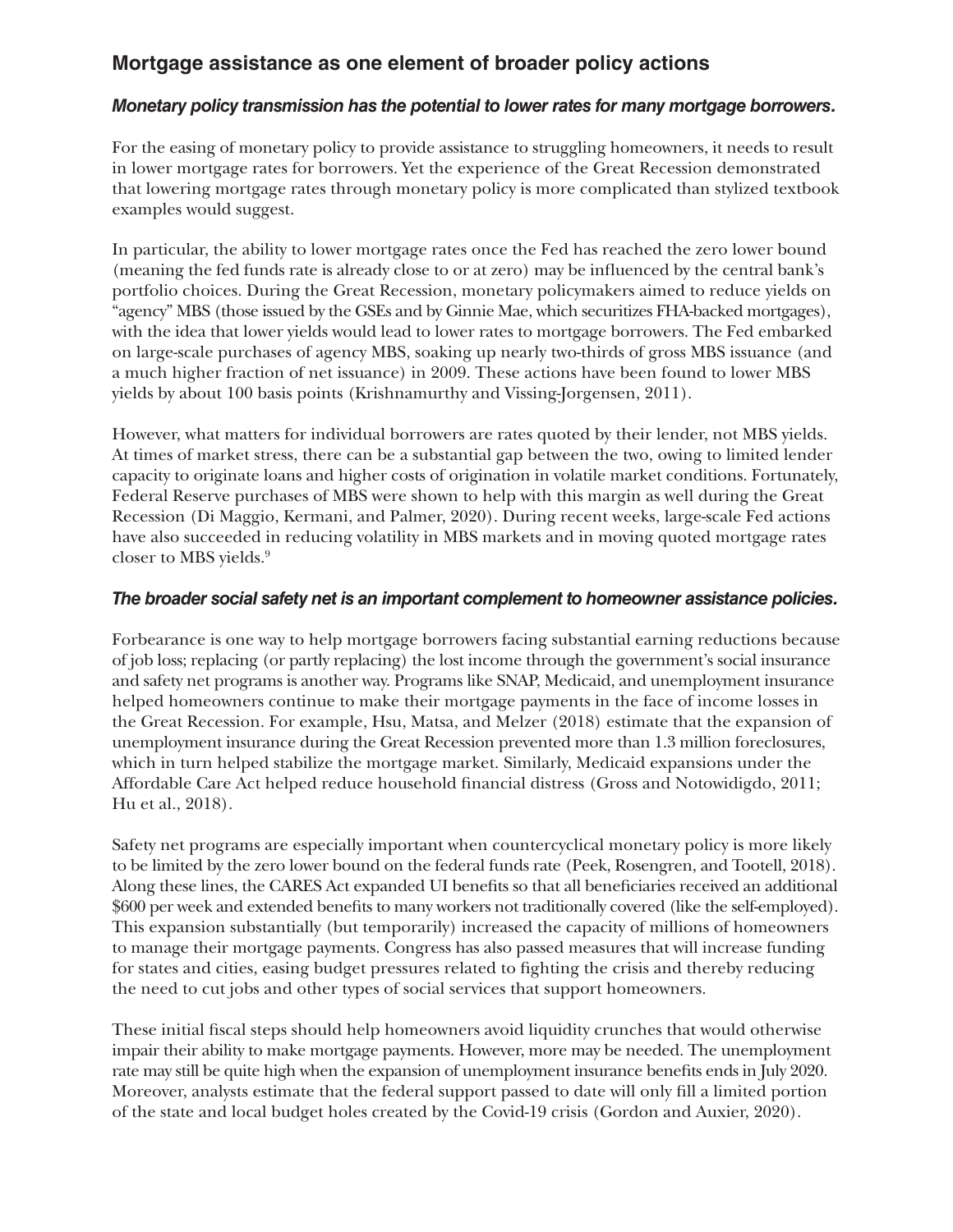# **Conclusion**

The sharp decline in economic activity that occurred in the United States following the onset of the Covid-19 pandemic is unprecedented. A high degree of uncertainty surrounds the timing, speed, and magnitude of the economic recovery. Yet, there is a growing consensus that structural damage to the economy, including the scarring of household balance sheets, could substantially prolong the downturn and hinder the economy's return to more normal conditions. Policies to assist homeowners that are struggling to make their mortgage payments might help cushion the impact of the downturn on U.S. households and reduce spillovers to the financial system and the broader economy.

#### **Notes**

- <sup>1</sup> Other recent Federal Reserve Bank of Chicago research analyzing household liquidity needs includes Fishback, Rose, and Snowden (2020) and Lanning and Rose (2020).
- <sup>2</sup> Data available online, [https://www.federalreserve.gov/consumerscommunities/shed.htm.](https://www.federalreserve.gov/consumerscommunities/shed.htm)
- <sup>3</sup> Based on 2019 data from CoreLogic. Quarterly updates are available online, [https://www.corelogic.com/insights](https://www.corelogic.com/insights-download/homeowner-equity-report.aspx)[download/homeowner-equity-report.aspx](https://www.corelogic.com/insights-download/homeowner-equity-report.aspx).
- <sup>4</sup> Details available online,<https://www.federalreserve.gov/consumerscommunities/shed.htm>.
- <sup>5</sup> HAMP codified a multi-step process for modification of mortgages likely to enter delinquency and provided monetary incentives for participating lenders and servicers to offer such modifications. HARP facilitated refinancing for borrowers with GSE-backed mortgages that had low or insufficient equity in their houses.
- <sup>6</sup> The 2019 SHED also found that only 64% of households who experienced employment disruption by April 2020 expected to be able to pay all of their April bills, as compared with 85% of households whose employment remained stable.
- <sup>7</sup> The FHA offered a streamlined refinancing program early on in the Great Recession that allowed underwater FHA borrowers with impaired credit histories to refinance with no new underwriting. The FHA scaled back the program when general mortgage market deterioration stressed the FHA's finances in 2009. However, some estimates suggest that more refinancing among unemployed borrowers would have saved the FHA about \$7 billion in 2009, an amount equivalent to 10% of unemployment insurance spending in that year (DeFusco and Mondragon, 2020).
- <sup>8</sup> In late March, Ginnie Mae announced a Pass-Through Assistance Program (PTAP) that allows servicers of FHA loans to ask Ginnie Mae to advance any forborne payments that they are unable to make. On April 21, the FHFA explicitly limited servicer obligations to advance forborne payments to four months.
- <sup>9</sup> In March 2020 alone, the Fed purchased \$292.2 billion in agency MBS, absorbing 178% of gross issuance (Goodman et al., 2020).

## **References**

Abel, Joshua, and Andreas Fuster, 2019, "How do mortgage refinances affect debt, default, and spending? Evidence from HARP," Federal Reserve Bank of New York, staff report, No. 841, revised August 5, 2019 (originally issued February 2018). Crossref, [https://doi.org/10.2139/ssrn.3132012](https://doi.org/10.2139/ssrn.3132012
)

Agarwal, Sumit, Gene Amromin, Itzhak Ben-David, Souphala Chomsisengphet, Tomasz Piskorski, and Amit Seru, 2017, "Policy intervention in debt renegotiation: Evidence from the Home Affordable Modification Program," *Journal of Political Economy*, Vol. 125, No. 3, June, pp. 654–712. Crossref, <https://doi.org/10.1086/691701>

Agarwal, Sumit, Gene Amromin, Itzhak Ben-David, Souphala Chomsisengphet, and Yan Zhang, 2019, "Holdup by junior claimholders: Evidence from the mortgage market," *Journal of Financial and Quantitative Analysis*, Vol. 54, No. 1, February, pp. 247–274. Crossref, [https://doi.org/10.1017/](https://doi.org/10.1017/S0022109018000662
) [S0022109018000662](https://doi.org/10.1017/S0022109018000662
)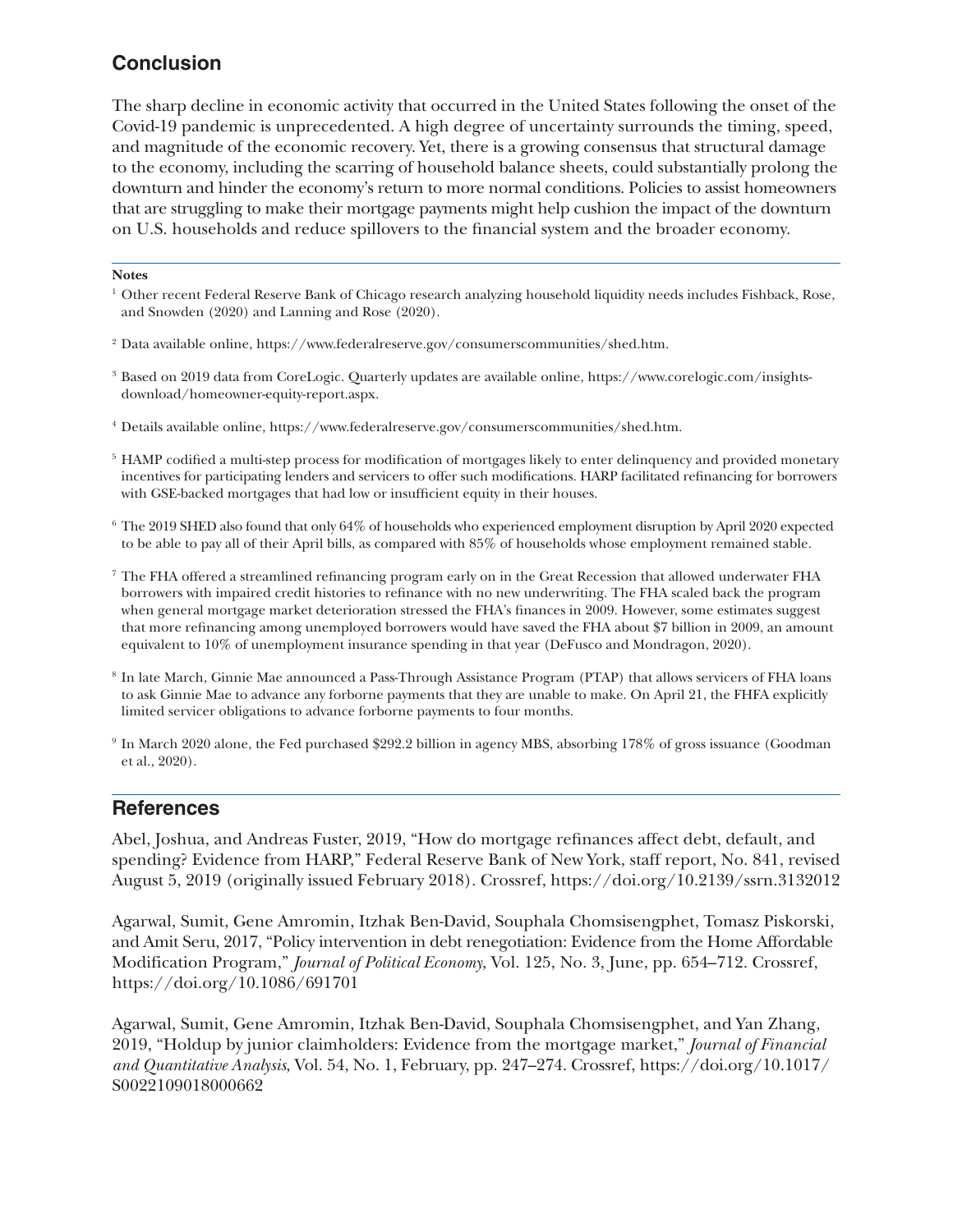Agarwal, Sumit, Gene Amromin, Souphala Chomsisengphet, Tim Landvoigt, Tomasz Piskorski, Amit Seru, and Vincent Yao, 2020, "Mortgage refinancing, consumer spending, and competition: Evidence from the Home Affordable Refinancing Program," National Bureau of Economic Research, working paper, No. 21512, revised April 2020 (originally issued August 2015). Crossref, [https://doi.org/10.3386/w21512](https://doi.org/10.3386/w21512
)

Barr, Michael, Neel T. Kashkari, Andreas Lehnert, and Phillip Swagel, 2020, "Crisis-era housing programs," in *First Responders: Inside the U.S. Strategy for Fighting the 2007–2009 Global Financial Crisis*, Ben S. Bernanke, Timothy F. Geithner, Henry M. Paulson, Jr., and J. Nellie Liang (eds.), New Haven, CT: Yale University Press, pp. 320–358.

Barrero, Jose Maria, Nicholas Bloom, and Steven J. Davis, 2020, "COVID-19 is also a reallocation shock," National Bureau of Economic Research, working paper, No. 27137, May. Crossref, <https://doi.org/10.3386/w27137>

Bhutta, Neil, Jesse Bricker, Lisa Dettling, Jimmy Kelliher, and Steven Laufer, 2019, "Stress testing household debt," Finance and Economics Discussion Series, Board of Governors of the Federal Reserve System, No. 2019-008, January 11. Crossref, [https://doi.org/10.17016/FEDS.2019.008](https://doi.org/10.17016/FEDS.2019.008
)

DeFusco, Anthony A., and John Mondragon, 2020, "No job, no money, no refi: Frictions to refinancing in a recession," *Journal of Finance*, forthcoming. Crossref, [https://doi.org/10.2139/](https://doi.org/10.2139/ssrn.3231596
) [ssrn.3231596](https://doi.org/10.2139/ssrn.3231596
)

Di Maggio, Marco, Amir Kermani, and Christopher J. Palmer, 2020, "How quantitative easing works: Evidence on the refinancing channel," *Review of Economic Studies*, Vol. 87, No. 3, May, pp. 1498–1528. Crossref, [https://doi.org/10.1093/restud/rdz060](https://doi.org/10.1093/restud/rdz060
)

Eberly, Janice, and Arvind Krishnamurthy, 2014, "Efficient credit policies in a housing debt crisis," *Brookings Papers on Economic Activity*, Fall, pp. 73–136. Crossref, [https://doi.org/10.1353/eca.2014.0013](https://doi.org/10.1353/eca.2014.0013
)

Ehrlich, Gabriel, and Jeffrey Perry, 2015, "Do large-scale refinancing programs reduce mortgage defaults? Evidence from a regression discontinuity design," Congressional Budget Office, working paper, No. 2015-06, October. Crossref, [https://doi.org/10.2139/ssrn.2678425](https://doi.org/10.2139/ssrn.2678425
)

Fishback, Price, Jonathan Rose, and Ken Snowden, 2020, "Housing markets in a time of crisis: A historical perspective," *Chicago Fed Letter*, Federal Reserve Bank of Chicago, No. 433. Crossref, <https://doi.org/10.21033/cfl-2020-433>

Foote, Christopher L., Kristopher Gerardi, and Paul S. Willen, 2008, "Negative equity and foreclosure: Theory and evidence," *Journal of Urban Economics*, Vol. 64, No. 2, September, pp. 234–245. Crossref,<https://doi.org/10.1016/j.jue.2008.07.006>

Goodman, Laurie, Alanna McCargo, Edward Golding, Jim Parrott, Sheryl Pardo, Todd M. Hill-Jones, Karan Kaul, Sarah Strochak, John Walsh, Alison Rincon, and Caitlin Young, 2020, "Housing finance at a glance: A monthly chartbook, April 2020," Urban Institute, Housing Finance Policy Center, report, April 21, available online, [https://www.urban.org/research/publication/housing-finance](https://www.urban.org/research/publication/housing-finance-glance-monthly-chartbook-april-2020/view/full_report)[glance-monthly-chartbook-april-2020/view/full\\_report.](https://www.urban.org/research/publication/housing-finance-glance-monthly-chartbook-april-2020/view/full_report)

Gordon, Tracy, and Richard C. Auxier, 2020, "Congress must do more to help states and localities respond to COVID-19," *TaxVox*, Urban Institute and Brookings Institution, Tax Policy Center, March 30, available online, [https://www.taxpolicycenter.org/taxvox/congress-must-do-more-help](https://www.taxpolicycenter.org/taxvox/congress-must-do-more-help-states-and-localities-respond-covid-19)[states-and-localities-respond-covid-19](https://www.taxpolicycenter.org/taxvox/congress-must-do-more-help-states-and-localities-respond-covid-19).